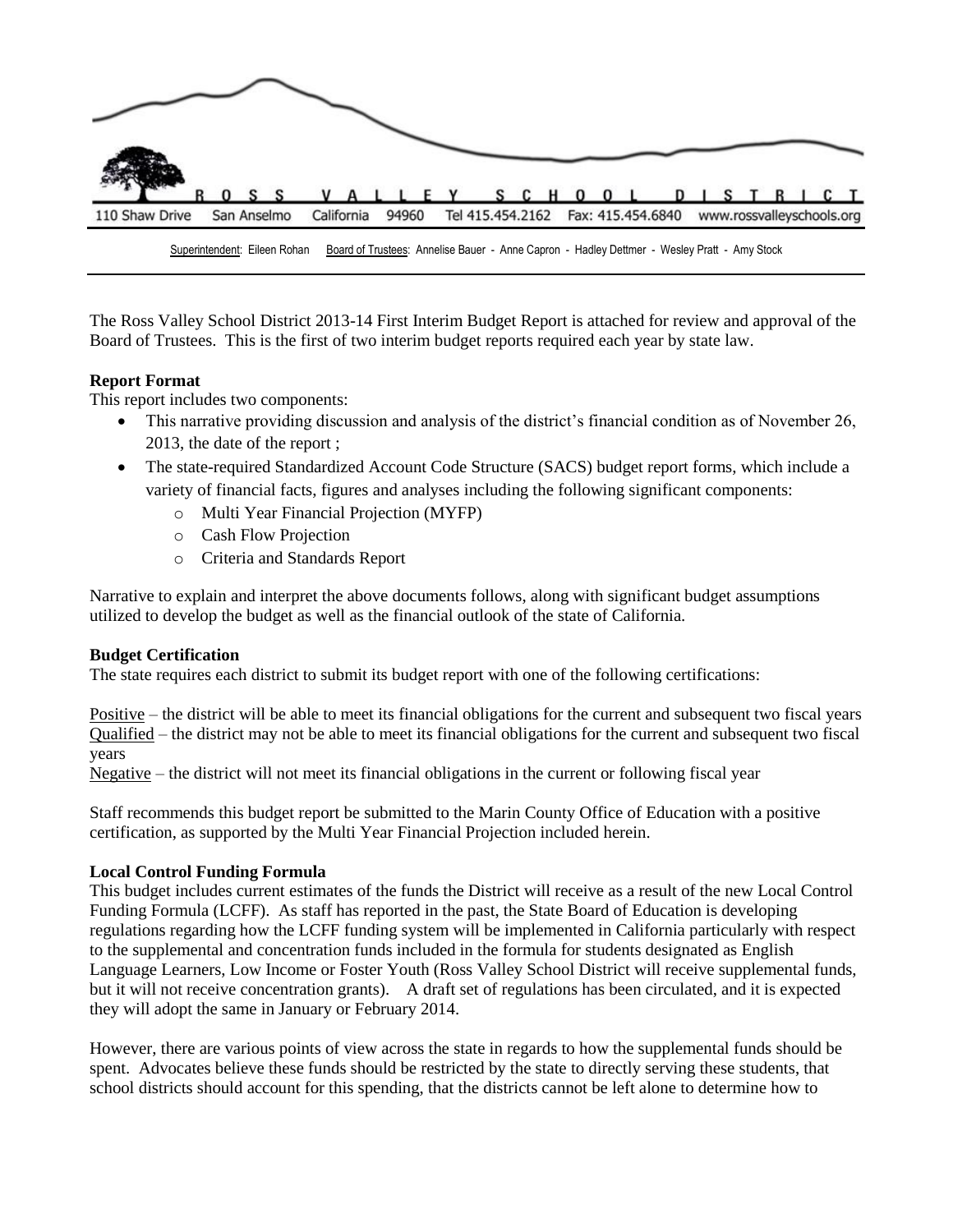address these student's needs. On the other end, school districts are arguing for unencumbered, unfettered local control driven by reference to community standards as determined by the local school board. Conventional wisdom at this point is that the advocacy groups are being heard by the State Board of Education, and some amount of restriction on the use of these funds will be required. To date the general consensus is Districts will be required to allocate a proportional amount of the increased funds provided by the LCFF to services supporting these three populations.

Much discussion is occurring about issues that would result if such restrictions were imposed. For Ross Valley, the short term impact should be relatively minimal as our populations are comparatively small, and we increased expenditure allocations for these groups this year (converted ELL services from classified to certificated staff, added a Program Improvement Teacher at Manor). However, over time, as the formula continues to allocate a greater percentage of the funding model to these populations, we will be required to allocate ever increasing amounts to meeting their needs. This is a discussion that should take place once the final regulations require such allocations, which again will occur in January or February 2014.

Nonetheless we hope the state, for the sake of everyone involved, will "go lightly" with accountability in 2013- 14 (as the year is already half over) and focus their energy and efforts to gearing up for the 2014-15 year. The RVSD budget revision approved by the Board of Trustees on August  $6<sup>th</sup>$ , 2013 reflected actions taken to transfer from the old Revenue Limit funding formula to the LCFF.

Average Daily Attendance projections, the basis for most of our General Fund dollars, have been updated to reflect a decrease of 17 from the previous budget revision on August  $6<sup>th</sup>$ , 2013. The Average Daily Attendance numbers have been updated as follows:

|           | <b>Adopted Budget</b> | August $6th$ , 2013 | <b>First Interim</b> |
|-----------|-----------------------|---------------------|----------------------|
| Total K-8 | 2.226.07              | 2.226.07            | 2,209.66             |

## **Fiscal Outlook – State of California**

With the new LCFF funding formula, Proposition 30 and Proposition 39 enacted, school districts have begun receiving new funds. The State Department of Finance has issued projections that state revenues will grow at a 5-7% annual pace over the next several years, which bodes well for schools.

That being said, Proposition 30 is a revenue source that will have to be renewed. Furthermore, the funding formula may only be fully implemented if the State sees ongoing economic growth, stable enough to fund the eight year projected transition from the Revenue Limit to the LCFF.

The LCFF adds a new uncertainty. While the state is providing additional revenue for the first time in many years, its distribution is vastly different than it was under the Revenue Limit. The area of most concern has revolved around the multi-year projection's COLA and the funding gap rate, which yield the amount of increased funds for each district. As a result, certain adjustments have been made by staff to reflect their best judgment about funding rates and mitigate uncertainty of the new funding formula.

Below is a comparison between the projected funding gap rates deemed appropriate by the Department of Finance (DOF) and Ross Valley School District (RVSD) for 2014-15 and 2015-16.

|            | DOF<br>Gap<br>Rate | \$ Change    | <b>RVSD</b><br>Gap<br>Rate | \$ Change    |
|------------|--------------------|--------------|----------------------------|--------------|
| 2014-15    | 16.49%             | \$14,501,930 | 12.85%                     | \$14,372,724 |
| 2015-16    | 18.69%             | \$15,139,545 | 10.05%                     | \$14,739,653 |
| Difference |                    | \$129,206    |                            | \$366,929    |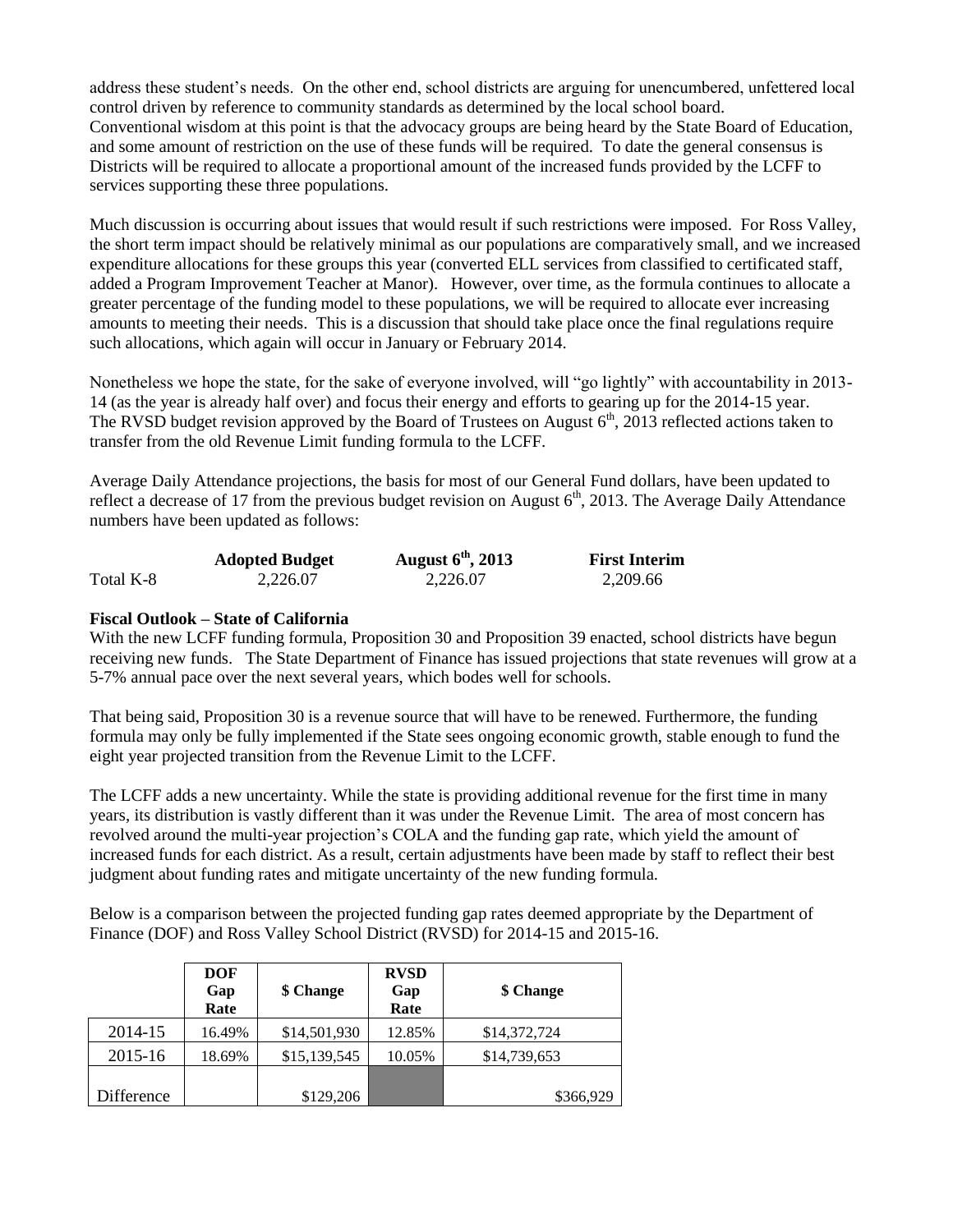### **Health Care Reform Costs**

Federal health care reform may create unanticipated employer costs. To date staff projects the increase can be managed if the District complies with the mandate; failure to comply could result in significant fiscal penalties. To that end staff is working with other Marin school districts to analyze the potential impact to the District's budget. Once this work is complete staff will develop and present a recommendation to the Board of Trustees regarding any reserves that may be necessary to shield the District from unanticipated cost.

#### **General Fund Budget Changes – Adopted Budget to First Interim**

Budgets are developed with many assumptions and estimates; they will change over time. Below is a table that identifies the changes made since the budget was revised on August  $6<sup>th</sup>$ , 2013.

# **Budget Changes Adopted Budget to First Interim**

| <b>Surplus – Budget Revision of Aug 6</b>             |                |                    | $$-120,477$   |
|-------------------------------------------------------|----------------|--------------------|---------------|
| <b>Changes Since Budget Revision:</b>                 | <b>Revenue</b> | <b>Expenditure</b> |               |
| <b>ADA</b> Decline                                    | (\$109,265)    |                    |               |
| Carryover \$43k;-\$12k reduction to Special Education | \$31,556       |                    |               |
| Prop 39 \$88k; Special Ed Mental Health \$15k         | \$106,053      |                    |               |
| Donations \$18k; YES \$63k; Facilities \$5k           | \$86,320       |                    |               |
| Donations, K Teacher, Special Education Program       |                |                    |               |
| Manager, YES & Placement of Staff                     |                | \$227,471          |               |
| Special Education budget reallocated to fund Program  |                |                    |               |
| Manager                                               |                | $(\$86,000)$       |               |
| <b>Special Education Aides</b>                        |                | \$53,508           |               |
| Health Benefits - update to actual positions          |                | \$75,610           |               |
| Supplies-Carryover                                    |                | \$304,128          |               |
| Services - Carryover                                  |                | \$32,069           |               |
| YES Music/Art Supplies & Technology/Repairs & Staff   |                |                    |               |
| Development                                           |                | \$47,000           |               |
| WH Solar Panel                                        |                | \$25,000           |               |
| <b>Behavior Intervention</b>                          |                | \$20,126           |               |
| Prop 39 allocation – energy efficiency projects       |                | \$88,476           |               |
| <b>Copier Leases</b>                                  |                | \$12,000           |               |
| Special Education Mental Health                       |                | \$15,000           |               |
| Other                                                 |                | \$7,018            |               |
| <b>Total Changes</b>                                  | \$114,664      | \$821,406          | $-$ \$706,742 |
|                                                       |                |                    |               |
| <b>Budget Deficit, 1st Interim</b>                    |                |                    | $-$ \$827,219 |
| <b>Beginning General Fund Balance, 7/1/13</b>         |                |                    | \$4,561,936   |
|                                                       |                |                    |               |
| <b>Ending General Fund Balance, 6/30/14</b>           |                |                    | \$3,734,717   |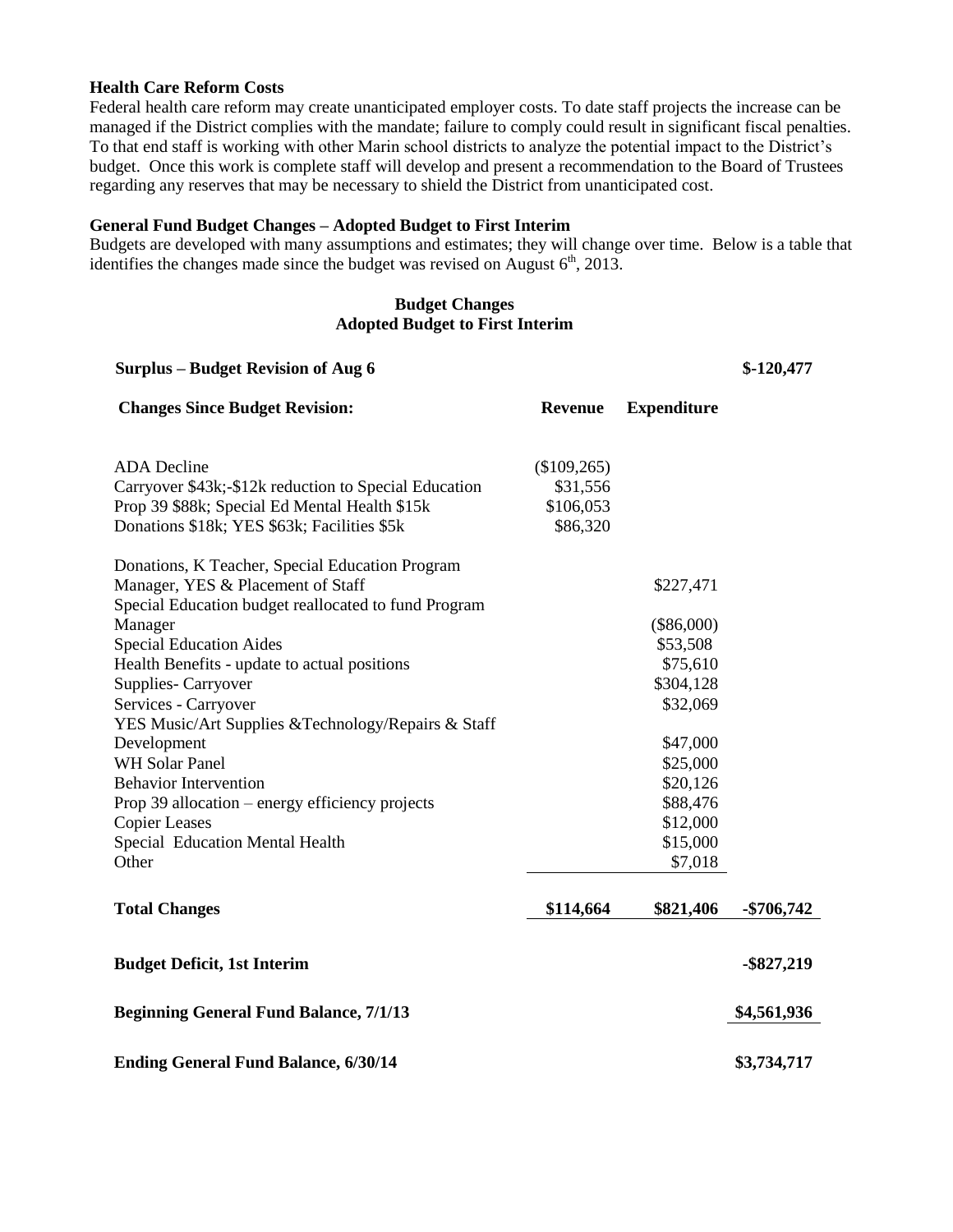The revenue changes reflect updated or new information since the budget was revised on August  $6<sup>th</sup>$ , 2013. The expenditure changes reflect allocations of these new revenues, as well as carryover of unspent funds from 2012- 13 and identified unfunded new expenditures.

Unspent balances from the 2012-13 were identified through closing of the books in September. This carryover is included above and has been allocated as follows:

| <b>Funding Source</b>             | <b>Purpose</b>                   | Amount    |
|-----------------------------------|----------------------------------|-----------|
| Lottery – Restricted              | <b>Instructional Materials</b>   | \$120,968 |
| Parcel Tax -Restricted            | Maintenance & Operations         | \$144,560 |
| Mental Health-Restricted          | Mental Health                    | \$25,090  |
| Economic Impact Aid               | <b>English Language Learners</b> | \$45,987  |
| <b>Total Restricted Resources</b> |                                  | \$336,605 |
|                                   |                                  |           |
| <b>Unrestricted Carryover</b>     | Sites/Departments                | \$64,650  |

The -\$827,219 budget deficit may at first glance be of concern but when adjusting for one-time expenditure allocations an on-going surplus is revealed as follows:

| Budget Deficit, 1 <sup>st</sup> Interim   | $-$ \$827,219 |
|-------------------------------------------|---------------|
| One-Time Expenditure Allocations:         |               |
| Technology                                | \$650,697     |
| <b>Deferred Maintenance</b>               | \$86,406      |
| Carryover                                 | \$336,197     |
|                                           |               |
| On-Going Surplus, 1 <sup>st</sup> Interim | \$246,081     |

A schedule is attached describing the components of the Ending Fund Balance of \$3,734,717.

#### **Budget Assumptions**

The 2013-14 General Fund budget was developed with a number of assumptions. The table below identifies the most significant assumptions utilized with the August 6th budget revision and the  $1<sup>st</sup>$  Interim update.

| Assumption                                       | Aug 6 Revised Budget   | First Interim Budget   |
|--------------------------------------------------|------------------------|------------------------|
| Revenues:                                        |                        |                        |
| <b>LCFF COLA</b>                                 | 1.57%                  | 1.57%                  |
| <b>LCFF Gap Percentage</b>                       | 11.78%                 | 11.78%                 |
| <b>Enrollment/ADA Growth</b>                     | 91/87                  | 74/70                  |
| <b>K-3 CSR Class Sizes</b>                       | 20:1 Gr K-2, 25:1 Gr 3 | 20:1 Gr K-2, 25:1 Gr 3 |
| <b>Parcel Tax Revenue Increase</b>               | \$119 <sub>k</sub>     | \$119 <sub>k</sub>     |
| Expenditures:                                    |                        |                        |
| Staffing changes over prior year -               | $+9.2$ FTE             | $+10.2$ FTE            |
| <b>Certificated</b>                              |                        |                        |
| Staffing changes over prior year – Classified    | $+.8$ FTE              | $-5$ FTE               |
| <b>Salary Schedule Cost of Living Adjustment</b> | 0%                     | $0\%$                  |
| Step & Column Movement - Certificated            | 1.5%                   | <b>Actual Cost</b>     |
| Step & Column Movement – Classified              | 2.4%                   | <b>Actual Cost</b>     |
| <b>Health &amp; Welfare Benefits Cap</b>         | No increase            | No Increase            |

Enrollment dropped by 18 pupils over the prior estimates in the 45 day Revised Budget, which staff estimates, will yield an decrease in Average Daily Attendance (ADA) of 17.28.

Step and Column movement across the salary schedules are included at actual cost, net savings from resignations and retirements.